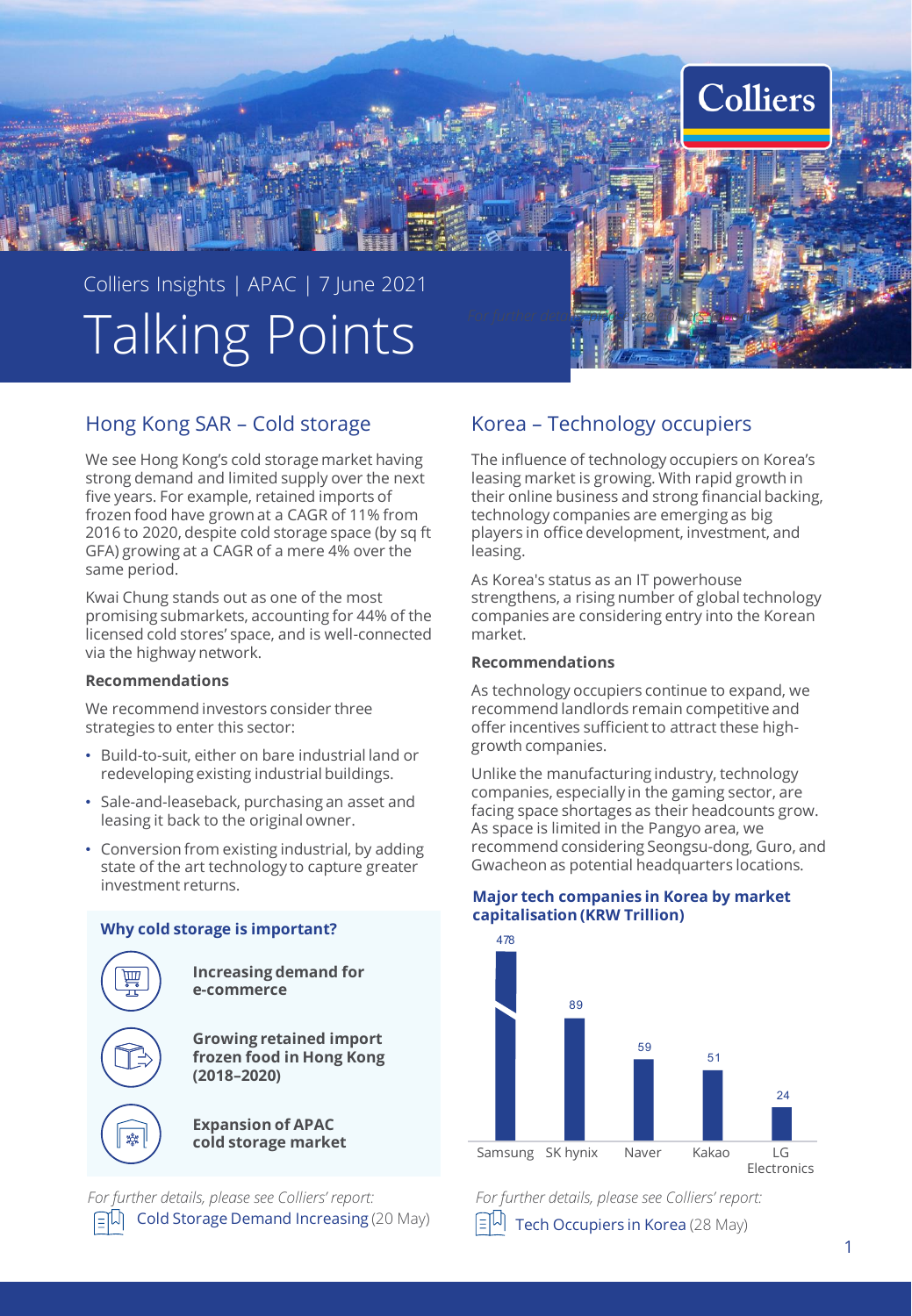# Philippines – Sustainable office buildings, GDP updates, Cebu office & Residential

## **Sustainable office buildings**

Colliers Philippines believes that adopting green and sustainable features plays a crucial role in future-proofing office towers beyond the pandemic.

The COVID-19 situation has accelerated the adoption of sustainable office spaces and we see this trend complementing the recovery of office leasing demand across Metro Manila beyond 2021.

## **Recommendations**

As part of occupier retention as well as attraction strategies, Colliers believes that existing landlords and developers should focus not only on wellness attributes, but also on green retrofitting activities.

Occupiers that are mandated to follow green initiatives should constantly be on the lookout for upcoming wellness certified office towers likely to be completed across the Philippines in the next 12 to 36 months. In Metro Manila, about 37% of the new supply from 2021 to 2023 will likely be wellness certified buildings.

*For further details, please see Colliers' report:*

[Green Edge: Future proofing office post](https://www.colliers.com/en-ph/research/flash-report-green-edge-future-proofing-offices-post-pandemic)pandemic (20 May)

## **GDP**

The Philippine economy contracted for the fifth consecutive quarter in Q1 2021. This was primarily due to a surge in COVID-19 cases and reimposition of lockdown restrictions. Credit rating firms and multilateral lenders have downgraded their economic forecasts for 2021. Colliers believes that the economy's recovery is likely to depend on the success of the vaccine rollout. In our view, economic recovery should have a positive impact on the country's property sector in 2022.

### **Recommendations**

In our view, tenants should take advantage of the tenant-favourable office market by implementing blend-and-extend strategies or by securing lower rental rates in exchange for longer lease terms. Residential developers should also seize opportunities in the market by tapping demand from the overseas Filipino market.

Meanwhile, mall operators should continue accelerating omni-channel strategies as well as convert and repurpose vacant physical retail spaces.

*For further details, please see Colliers' report:*



[Jabs Key to Jumpstarting Property Recovery](https://www.colliers.com/en-ph/research/gdp-flash-jabs-key-to-jumpstarting-property-recovery)  (21May)

## **Cebu Office**

Colliers saw Metro Cebu recording positive net office absorption in Q1 2021, ending two consecutive quarters of negative net take up.

Among the deals recorded in Q1 2021 include those from the outsourcing and traditional segments, occupying new office spaces in Cebu Business, IT Parks and Mandaue.

### **Recommendations**

Metro Cebu tenants and landlords believe that a successful roll out of the Covid vaccine will play a pivotal role in the recovery of office leasing, our expectation is that a demand recovery will start between Q4 2021 and Q1 2022.

Colliers encourages tenants to take advantage of favorable market trends and maximize lower rents in exchange for longer lease terms while assessing post-pandemic options, including a hybrid of on site and working from home. Meanwhile, landlords should highlight availability of PEZA spaces and Cebu's competitiveness† to expanding outsourcing firms.

## **Cebu Residential**

Metro Cebu is the largest residential hub outside of Metro Manila. Covid has disputed the region's economy and property market and we continue to see subdued take-up and completion in the region.

### **Recommendations**

Colliers believes that completion of residential units is likely to pick up in 2021. In the pre-selling market, we project a slight recovery as developers prepare for pent up demand beyond 2021.

We believe that demand for residential units in integrated communities is likely to continue despite Covid. Hence, we recommend developers further explore the feasibility of township developments. Developers should also consider fringe areas for House & Lot projects and maximize new infrastructure as Cebu is a major beneficiary of the government's massive infrastructure push.

*For further details, please see Colliers' reports:*

[Colliers Cebu Report Q1 2021](https://www.colliers.com/en-ph/research/colliers-cebu-report-q1-2021-office-and-residential) – Office and Residential (28 May)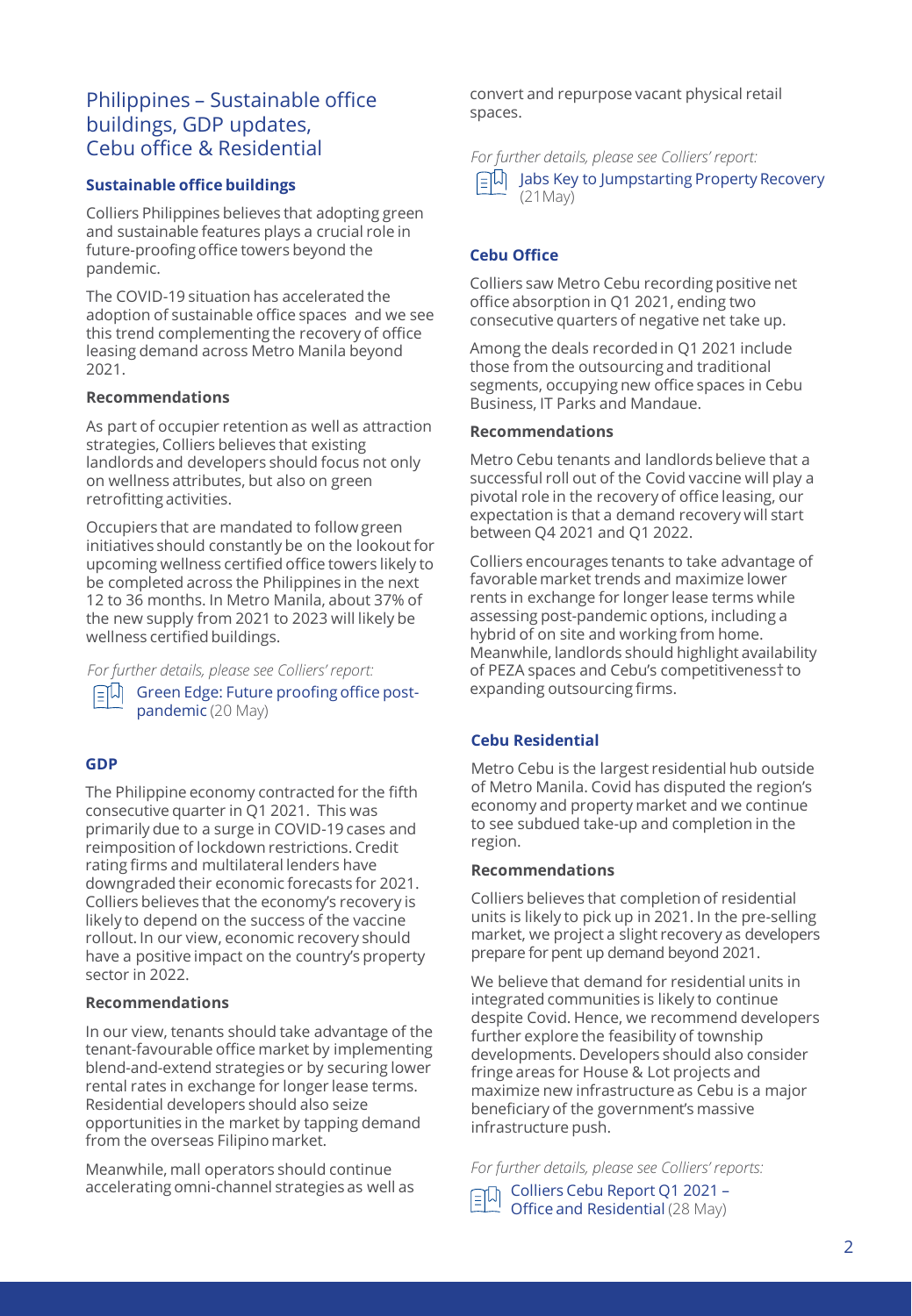## Australia: Retail

Over the last year, the Australian retail sector has been buoyed by the effective management of the pandemic and a beneficiary of the largest stimulus package in Australian history.

Households are spending their savings accumulated during the COVID-19 period, and retail trade is increasing. Furthermore, overseas travel is unlikely until 2022 and therefore a potential \$60 billion per annum normally spent by Australians on overseas travel is likely to be spent domestically. Continued spending by Australians and further support from the Federal Government on job creation will continue to drive the recovery in the retail sector.

The retail sector has improved at a remarkable pace and well beyond any forecasts. Preliminary retail trade data for April 2021 shows 1.1% growth from March 2021 and 25.1% over the year. When looking at spending patterns of discretionary versus non-discretionary goods, the detailed results of March 2021 are tainted somewhat by the unique conditions created in March 2020. The onset of COVID-19 drove the panic buying of food and beverage items and a hiatus in nondiscretionary spending due to the lockdown period and resultant store closures. Consequently, nondiscretionary spending declined (YoY) in March 2021 by 14.5% whereas discretionary spending has increased by 24.4%. Now that more normalised spending patterns have emerged and if the economic recovery continues to gather pace, we expect to see a stabilisation of service-based consumption and a shift towards goods based consumption moving forward.

*For further details, please see Colliers' report:*

[Retail 2021 Research and Forecast](https://www.colliers.com.au/en-au/research/retail-rfr-h1-2021)  即 Report H1 (1 June)

## New Zealand

## **Metropolitan Office**

Metropolitan office vacancy rates continued their upward trend over the six months to March 2021 but at a slower rate than over the previous six months Overall vacancy increased to 6.9% from 6.3%. The bulk of the movement was seen within the prime sector with vacancy moving from 3.3% to 4.9%. The change is partially driven by relocation of companies to new CBD headquarters, a notable example being Genesis Energy which has moved from Central Park to 155 Fanshawe Street. Vacancy within the secondary sector remained little changed at 7.5% versus 7.3% in September.

Changes in office space requirements by some tenants have seen an increase in the number of sub-lease opportunities being brought to market over the last year. Across Metropolitan Auckland, Colliers is monitoring just over 20,000 sq metres of sub-lease space with a minimum lease size of at least 1,000 sq metres. A majority Is located within the North Shore precinct where the most notable recent addition has been from Vodafone.

Development activity continues, with 41,220 sq metres of office space now under construction or refurbishment. Confirmation from Kiwi Property that it is to begin development of a second office tower at Sylvia Park in October, provides further evidence of ongoing confidence in the metropolitan office market.

Investment yields have firmed over the last year due to low interest rates and the high competition evident for a limited number of prime assets being brought to market. Average prime yields now sit at 5.8%, down from 6% a year ago.

Rental values have been under pressure over the course of the year, particularly within the secondary sector. While net face rents have generally been maintained, increased incentives through rent free periods and/or fit-out contributions have been on offer



*For further details, please see Colliers' report:*

**Auckland Metro Office Report | First Half 2021** (26 May)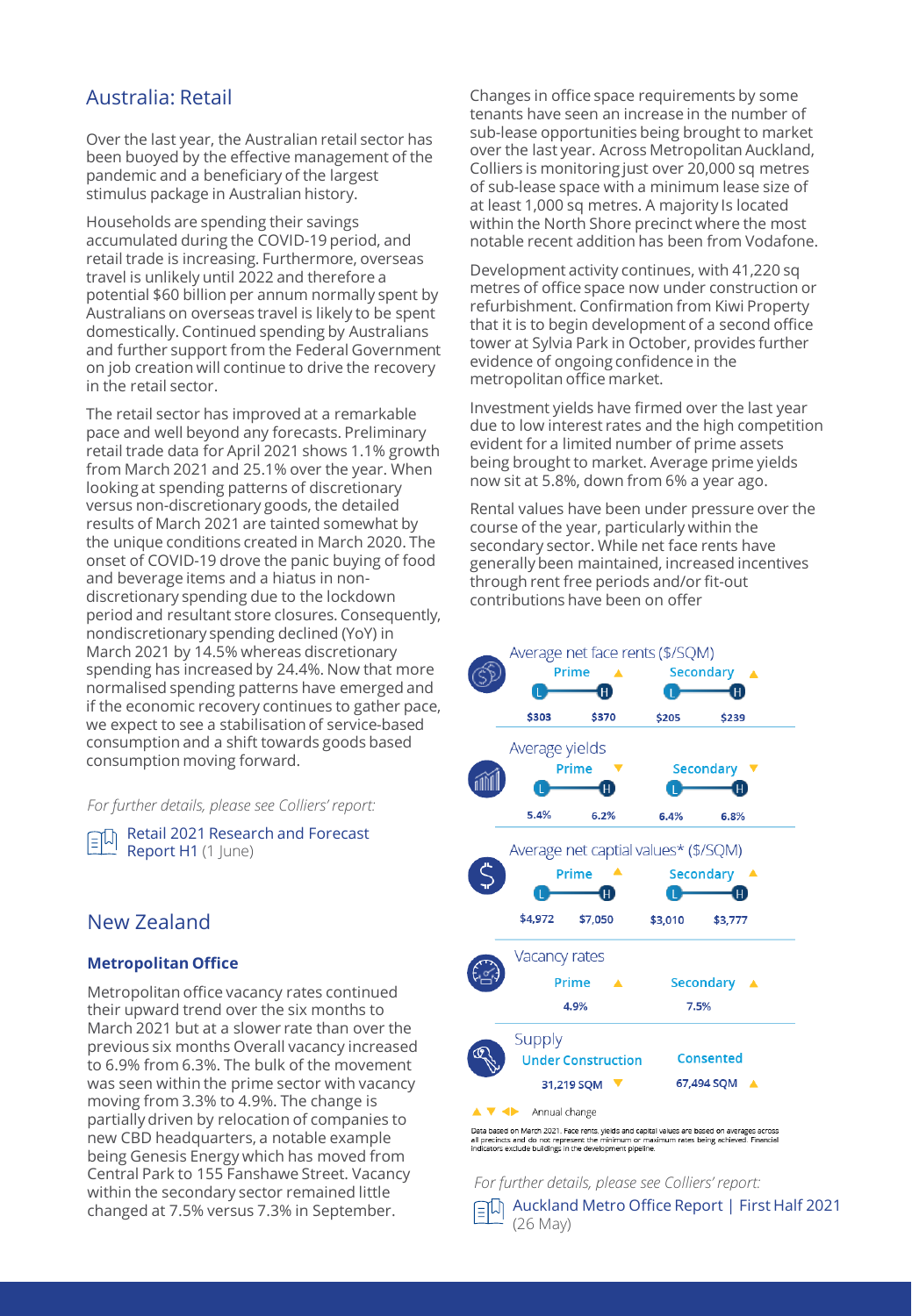## **Investment**

Commercial and industrial investment property returns have surged to multi -year highs, according to the latest data release from MSCI. Record low interest rates have escalated the competition for higher yielding property assets leading to yield compression, lifting values and, in turn, total returns.

The latest data shows that total returns across the 'all property' category over the year to March 2021 reached 15.9%, the highest figure recorded since December 2007. The result was primarily driven by capital appreciation of 9.8%.

## **Safe haven assets lead the way**

Sectoral differences in total return figures highlight the preference that investors have shown for assets with defensive characteristics when economic uncertainty and volatility is apparent. Industrial and Large Format Retail (LFR) are at the top of the list, but heavily contested.

### **Industrial – continues its strong run**

Strong demand and supply fundamentals underpin the industrial property sector.

Competition for industrial assets from a range of buyers, such as high net worth individuals, syndicators and listed property companies has seen property values surge, lifting total returns to 21.8% over the year to March 2021, the highest total recorded since the inception of MSCI's industrial index in 1994.

### **Large Format Retail – sees record returns**

The other standout performer over the year has been the LFR sector. Sharing many of the industrial sector's defensive fundamentals, its appeal has been bolstered by a notable increase in consumer spending which is underpinning tenant demand. The solid fundamentals have again attracted high levels of interest from a wide range of investors driving up capital values. Over the year to March, the sector has generated total returns of 22.4%, the highest recorded by MSCI.

*For further details, please see Colliers' report:*